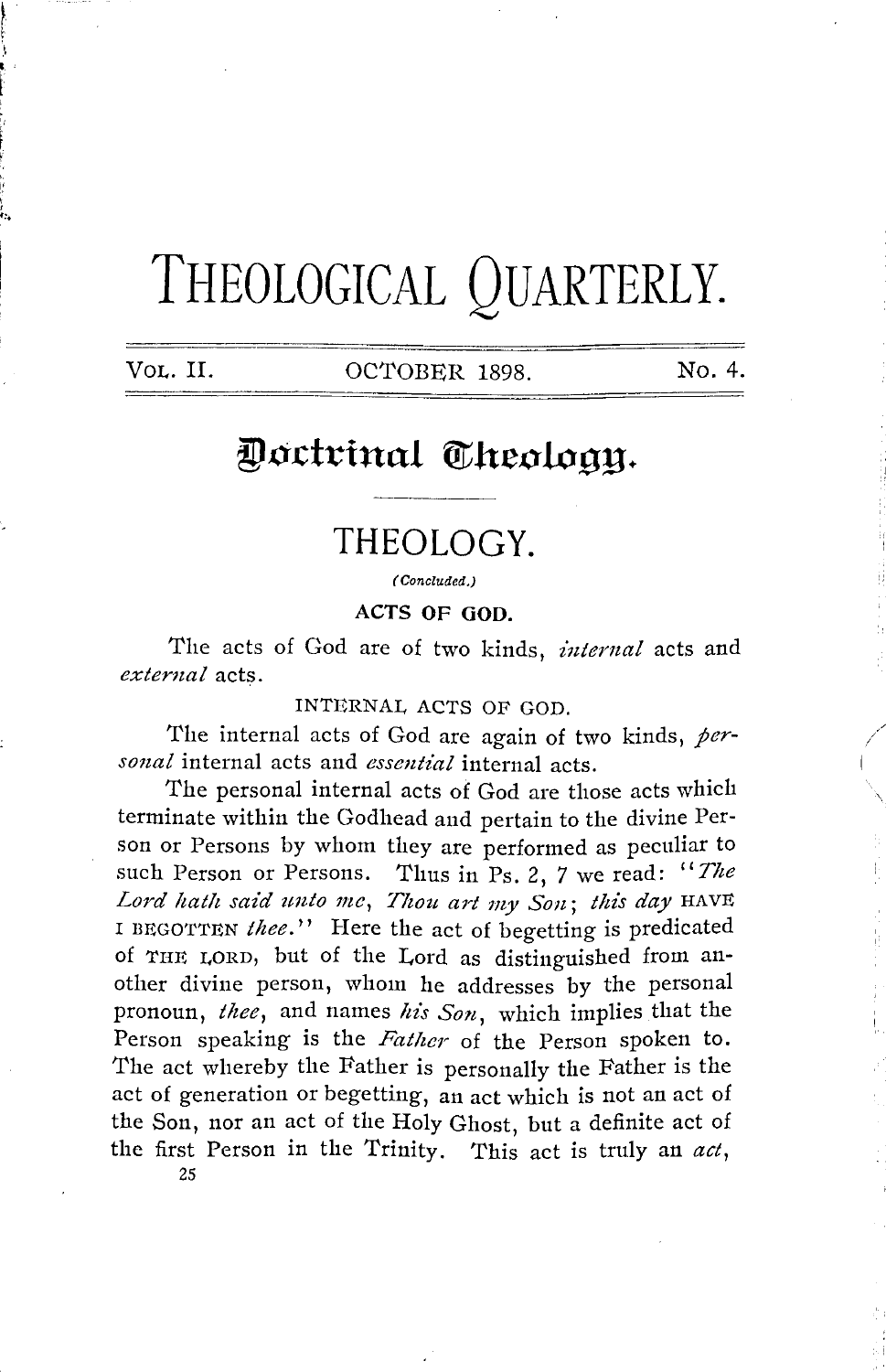# Historical Theology.

#### THE STUDY OF CHURCH HISTORY.

Historical theology is that practical habitude of the mind which comprises a knowledge and theological discernment of the rise, progress, and preservation of the Christian Church and of its institutions, and an aptitude to utilize such knowledge in the promulgation, application, and defence of divine truth. The theological study of church history is, therefore, the application of the mind to the acquisition of that practical habitude which constitutes historical theology.

Of course, church history may be studied otherwise than theologically, just as the interpretation of Scripture is not necessarily theological exegesis. A lawbook writer may search the Pentateuch to find analogies for certain points of modern legislation, as of the law of marriage and divorce, of other domestic relations, of real estate, of criminal law, etc.; a medical author may draw from the same books in a treatise on leprosy; but neither the lawyer nor the medical man is on that account a theologian, and their interpretation of the texts under investigation may be in their way and measure correct and yet be in no sense or measure theological exegesis. Thus, also, the study of ecclesiastical history may be pursued non-theologically and untheologically, and is often and largely so pursued even by theologians.

Historical theology comprises a knowledge of certain historical quantities in themselves and in their relations to each other, and it comprises more than that. But the study of church history is non-theological not only when it consists merely in the acquisition of that knowledge, without what besides such knowledge enters into the habitude termed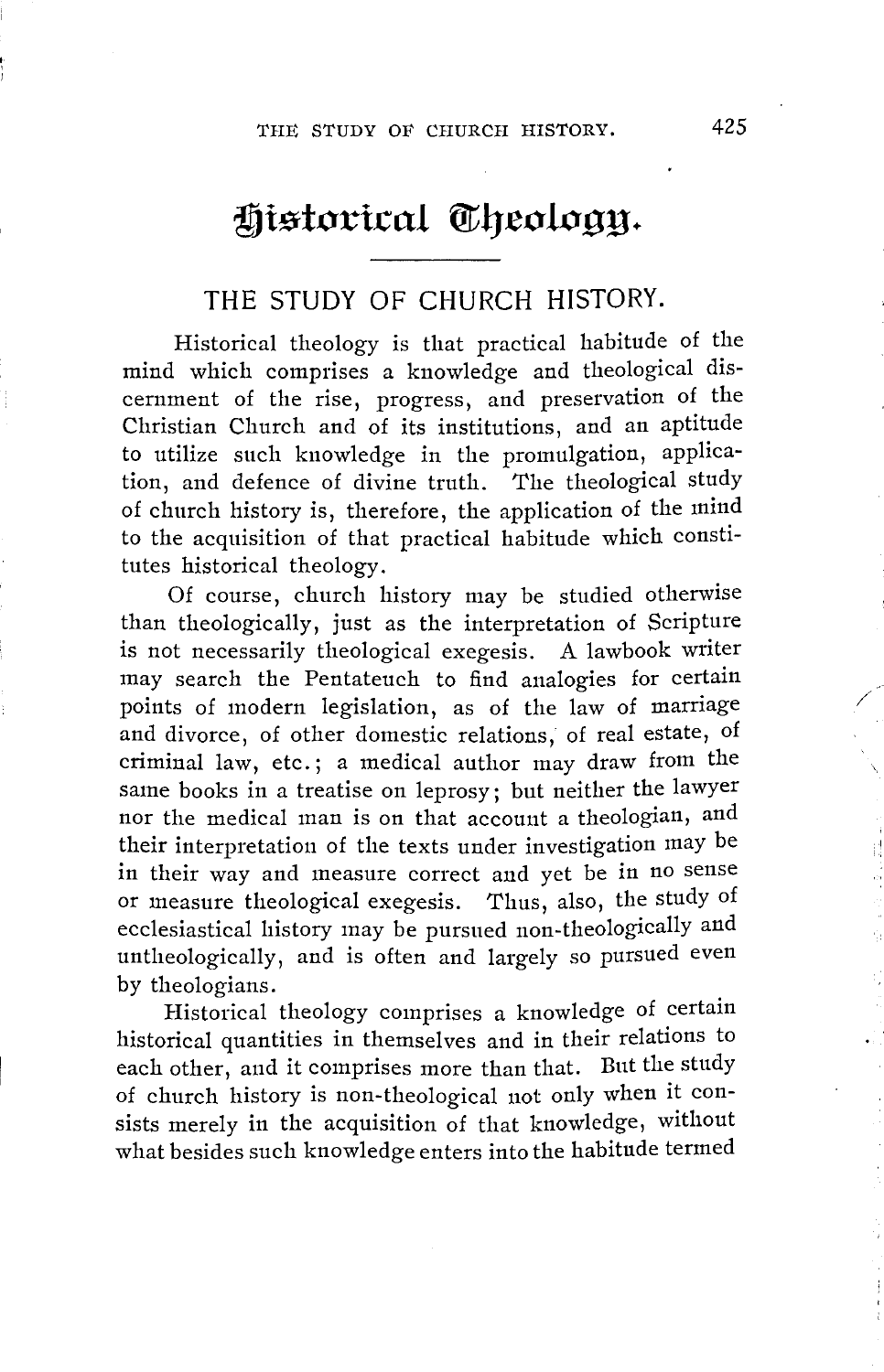historical theology. Even the knowledge, or what passes for knowledge, of the data of ecclesiastical history may come short of being what it professes to be, theological knowledge, or historical knowledge, or knowledge of any kind. Knowledge is the mental possession of truth, and historical knowledge, the possession of historical truth as such. To hold that the Deluge was merely a local flood, that Christianity was originally a Jewish sect of communists, that St. Peter was the first bishop of Rome, that Marcion's was the first New 1'estament Canon, that Luther committed suicide, that Calvin signed the Altered Augsburg Confession at Strassburg, that Henry VIII was the foster-father of the Reformation in England, that Pietism was a curative process in the Lutheran church, that Schleiennacher ''ranks among the greatest theologians of all ages"- is not historical knowledge, but the maintenance of anti-historical error or falsehood; it lacks the very first essential of all knowledge, *truth.* The so-called historical criticism of the Tiibingen school is the very reverse of *historical* criticism, inasmuch as the "historical" principle from which it proceeds and on which it rests, the supposition of a conflict between Petrinism and Paulinism, is not a historical truth, but an unhistorical fiction.

Knowledge being the mental possession of truth, historical study is primarily the acquisition of historical truth, or, more explicitly, the appropriation of true historical concepts and groups of concepts, in themselves and in their historical relations, by the student's mind. This is by no means an easy task. The most important historical realities of which the student of history must endeavor to obtain true concepts are *persons.* A human person is an individual of the genus *homo*, of which the student may obtain a generic concept by direct perception, by observing himself and other individuals of the same genus, and the habitual observation of his own physical, intellectual, and moral nature and that of other men who come under his direct observation is a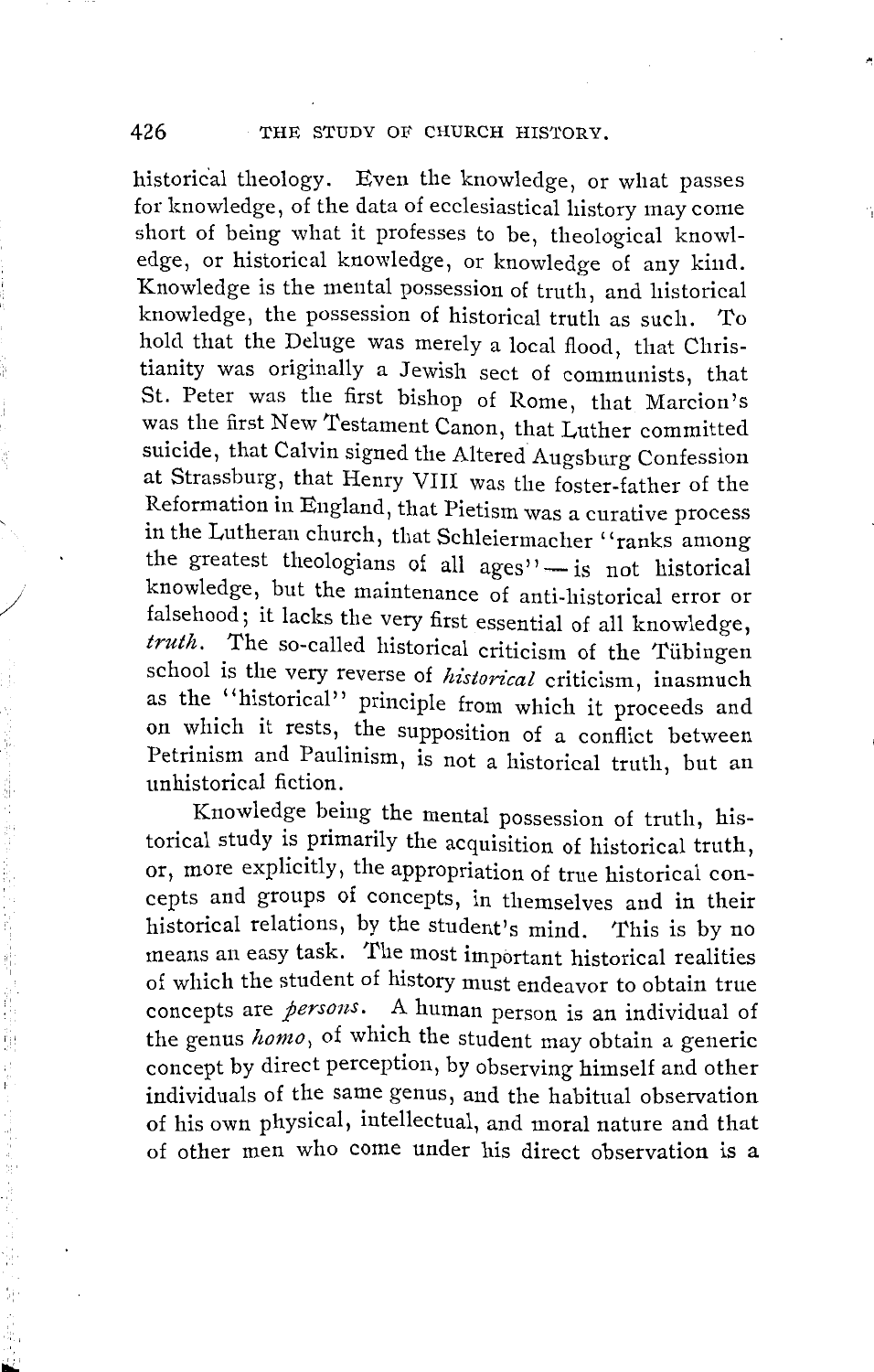habit which the student of history should carefully cultivate. For there is no man in all past history who was not essentially man as the student himself. But while this is true, it is also true that among all other men in history there is not one who was identical with, or who did not in thousands of points differ from, the student himself. The very notion of *man* which the student obtains by observing himself is a *historical* concept only inasmuch as it is a notion of his individual self, with which he would deal in an autobiography, while it is not a historical, but a *philosophical* concept, an idea, when it is abstracted from the individual and generalized so as to cover all other men. To confound these two classes of concepts is a blunder which must be most strenuously avoided in the study of history. It is the man *Polycarp*, the man *Athanasius*, the man *Gregory VII*, the man *Spener,* whom we must learn to know in history, and this John Smith cannot achieve by studying the man John Smith or his neighbor *John Johnson*; neither can it be done by philosophical construction: though both ways have often been pursued in writing history. And while it is often a matter of some difficulty for John Smith to give a correct account of that individual, as many a man on the witness' stand has anxiously experienced, it is a matter of far greater difficulty for a student of to-day to give a correct account of Athanasius which that student may know to be correct and which others on close examination will find to be correct. The man Athanasius existed but once, and that was long ago. Every act he performed he performed but once, and that in a certain place and at a certain time, and under certain circumstances which were never precisely the same in any other case where he may have performed a similar act at another time. And all this, again, happened long ago. The life of this man was not spent in one place; and there were times when even his contemporaries and those most directly interested in his whereabouts did not know where he was or what he was doing, and he was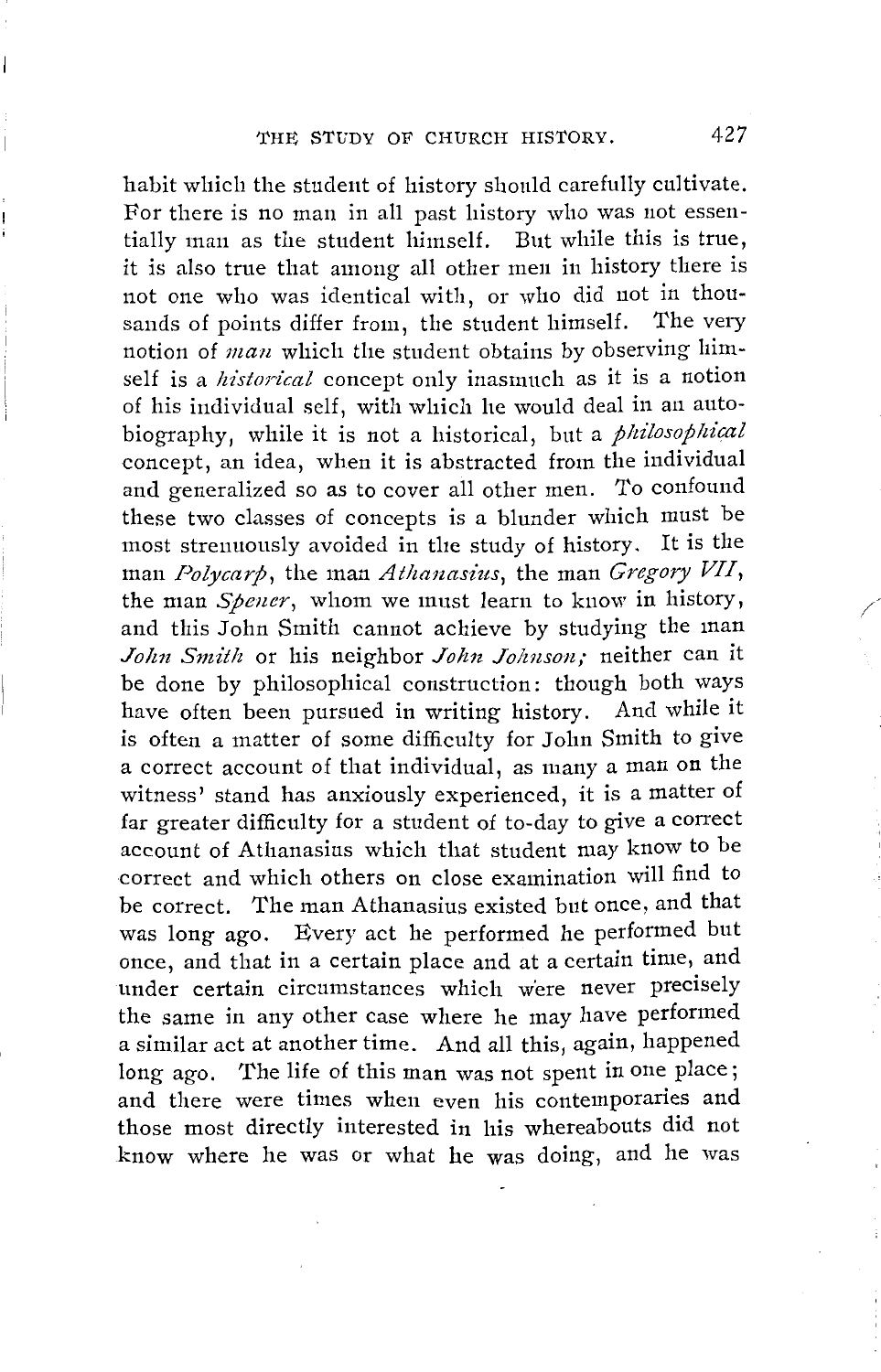I

 $\left| \right|$ 

sought in vain by friends and enemies; and yet there was not a moment in his life when he was not at a certain place with the exclusion of all other places in the universe. Of course, we will have to rely on testimony for the facts of this man's life. But even in his own day testimony concerning him was painfully conflicting. Investigating committees were sent long distances to gather evidence to prosecute him. Synods acquitted him; synods condemned him; emperors banished him; emperors recalled him. The *orbis terrarum* groaned and went against him. All this certainly would seem conflicting testimony concerning this man Atha- . nasius, the most important human factor in one of the most important periods of ecclesiastical history.

And yet the history of Athanasius has been studied and may still be studied with the most gratifying results. Of course, the student cannot now do what even the contemporaries of Athanasius could not have done. He cannot become an eye witness of Athanasius' life and deeds. But even if he could, he would not thereby secure an advantage superior or even equal to that which he may now enjoy. There was in Athanasius' day one man who was at all times where Athanasius was, by day and by night, at Alexandria, at Nicaea, at Constantinople, at Treves, at Rome, at Sardica, in the desert, in his father's tomb, a man who knew Athanasius most intimately, before whom he had no secret, and who was more earnestly interested than any other man in the great cause of which Athanasius was the illustrious champion. And that man, an eminent theologian and well trained in the learning of his time,. wrote down Athanasius' thoughts and his very words, wrote his letters, described noteworthy events of his life, in short, left a record of Athanasius as no one but Athanasius himself could have prepared it. For that man was Athanasius himself. His testimony is unimpeachable. By his writings we are more reliably informed concerning this great theologian than we are concerning Alexander or Constantine

'I,,

, I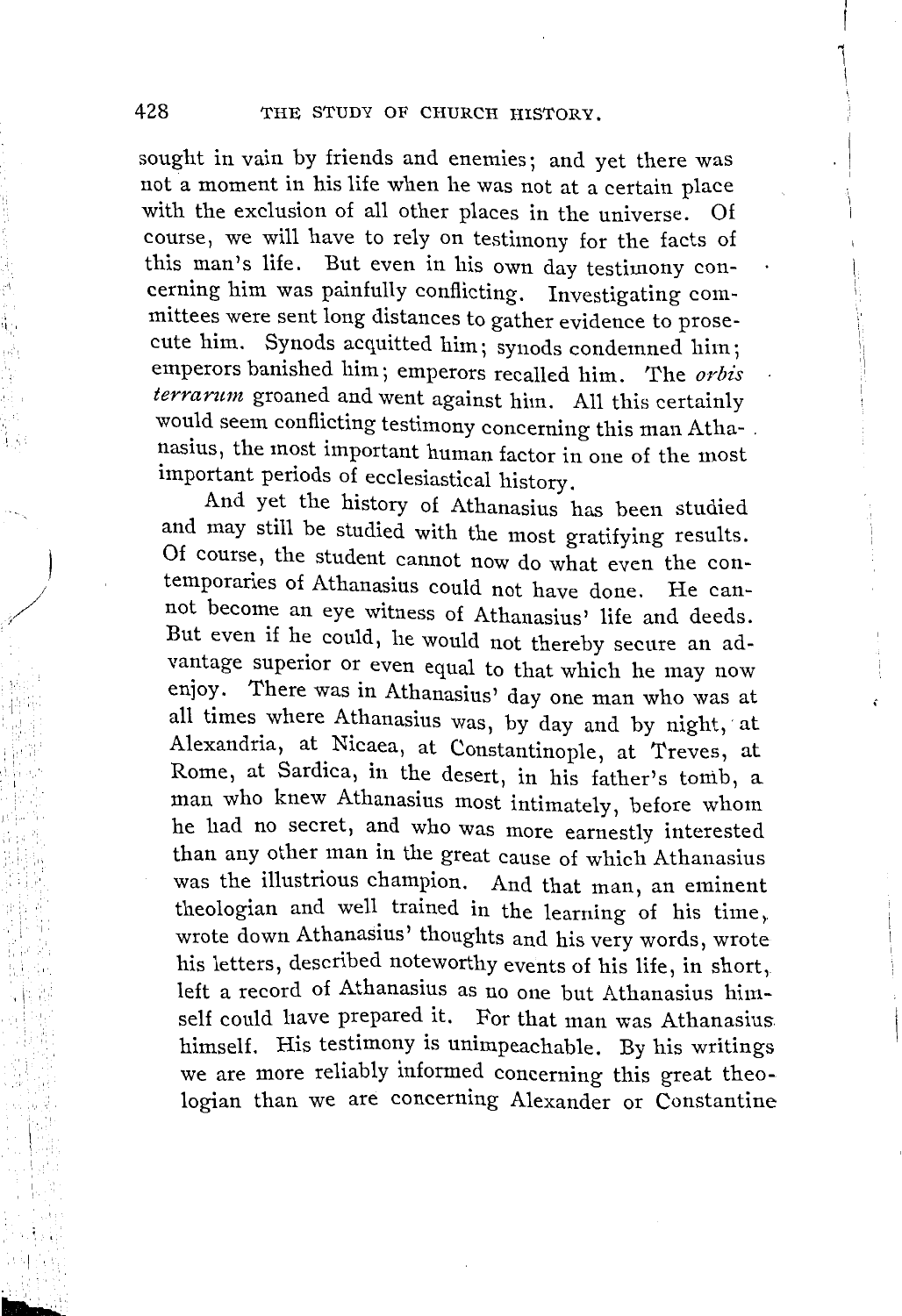the Great or other great historical persons whose lives and deeds were only described by others. In the writings of great men, of Augustine, and Jerome, and St. Bernard, and Savonarola, and Luther, we have the direct utterances of their minds; they are the most reliable sources of historical information concerning historical *persons,* the persons of their authors. And let us be rightly understood. The chief value of the writings of great historical persons does not lie in what they may have written *concerning* themselves, in what we might term autobiographical remarks, for the information of posterity, but in what they wrote as the *makers*  of history, when their words were deeds, exerting a determining influence upon the people of their time. We have no autobiography of Luther. If we had, it would be of great value to the student of the history of that great man. But its historical importance would be far inferior to his great reformatory writings, his ninety-five theses, his tracts De captivitate Babylonica, De libertate Christiana, An den *christlichen Adel deutscher Nation*, etc., his polemical treatises, Wider die himmlischen Propheten, Dass diese Worte *Christi, "Das ist mein Leib," noch fest stehen, and scores of* others, in which we see the Reformer at work, fighting God's battles, teaching God's people, performing the task which was allotted to him, and inaugurating and establishing a new era of the Christian church. By reading the works of the Reformer, the student acquires a historical concept of the man which he would not secure by perusing a hundred biographies.

But we revert once more to Athanasius. The student of the history of that great champion of orthodoxy against the Arian heresy has comparatively smooth sailing as he pursues his course through the writings of Athanasius, because they exhibit the same man from the beginning to the close of his public career. There is perhaps no second theologian of the first order in history who has remained so much like himself in all the various periods of an equally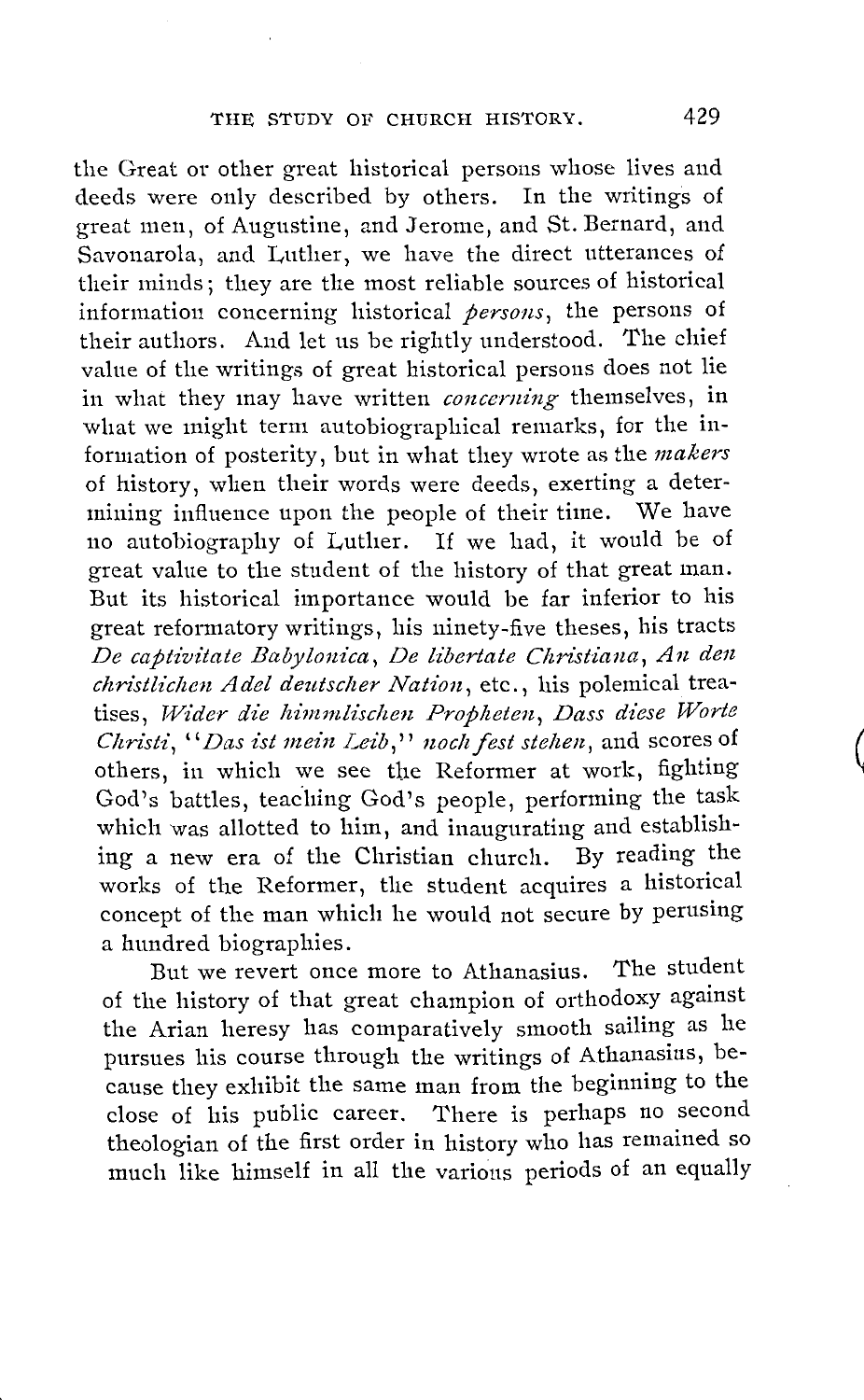eventful life. On the other hand, not a few of the prominent men in the history of the church, as they stand\_ exhibited in their own writings, while they have maintained their personal character, have shifted their positions and associations in a manner and measure to alter their historical significance and, so to say, impose upon the student the task of studying them anew and distinguishing them from themselves, of acquiring vastly different concepts of the same individuals. Thus we have an earlier and a later Tertullian, the same individual, but the later being, though not another, certainly a different Tertullian. We have, likewise, an earlier and a later Melanchthon, an earlier and a later Flacius, an earlier, an intermediate, and a later Calvin, an earlier and a later Cranmer, the former, in each case, differing widely from the latter in some respects, while in other respects the individual remained the same and asserted itself in its peculiar constitution. Here the student is made to confront a maze of difficulties. It is of the utmost importance that the identity of the earlier and the later Melanchthon should never be lost out of view; and it is of equal importance that the changes which this man is known to have undergone should be distinctly noticed and correctly estimated, in order that at every stage of his life the true historical Melanchthon may be in relief before the student's eye. In other cases, the erroneous assumption of certain changes in historical individuals have led to gross misstatements. Thus an earlier and a later Luther with regard to the doctrine of free will and grace and of predestination, and in point of his attitude toward the Swiss, has been falsely construed from spurious evidence or in the face of evidence to the contrary, and in our day an earlier and a later Walther and an old and new *Missouri* have been insinuated into certain contributions toward the literature of contemporary history.

It should be remembered, however, that while all the writings of great men are valuable as sources of historical information, not *all* their writings are of *equal* value.

I ,, 'i!: :, ,,

',',,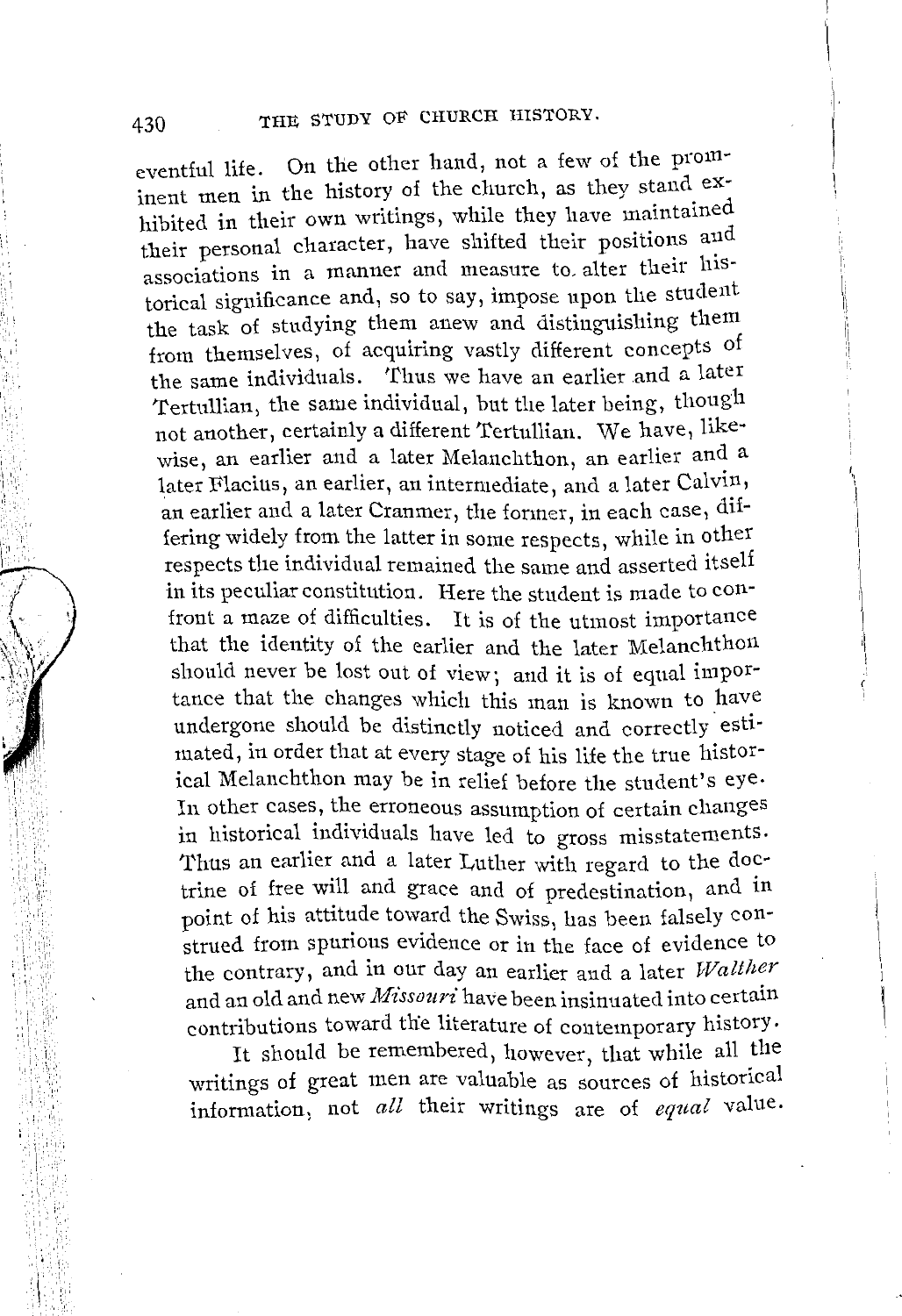St. Augustine was a prolific writer; but as his chief historical significance lay in his championship against Pelagianism, his polemical treatises against the Pelagians and Semipelagians rank first in importance to the student of history, highly as we should prize his books against the Manichaeans and the Donatists, his Confessions and his dogmatical and exegetical works. Chemnitz, the *alter Martinus*, exhibits himself most plastically in his *Examen Con*cilii Tridentini. The last great exponent of orthodox Lutheranism before the age of Rationalism, V. E. Loescher, is indispensable to the student of the history of Pietism for what he has laid down in his *Timotheus Verinus* and other writings directed against the *malum pietisticum*. In some cases it is necessary to compare the various editions of important works as they issued from the hands of their authors, as of Melanchthon's *Loci* and Calvin's *Institutes*, and quotations from such works, to be of real historical value, must be accompanied with references to the editions from which they are taken; otherwise they may be highly misleading. For a similar reason the study of Augustine's *Retractationes* is imperatively necessary in order to do justice to the man as a theologian.

But while emphasizing what has been said, that not all the writings of historical persons are of equal value to the student of history, it should, on the other hand, be said that *nothing* which a great man has written is without value in historical research. Luther's letters, those to his wife not excepted, furnish a surprising amount of information to the student of the history of the Reformation. The present Writer has discovered in mere scraps of manuscript, some of them half charred from exposure to fire, and from letters to which no manner of historical significance was attached by the writers and the first recipients, valuable historical material probably to be found nowhere else in the world.

Finally the student should note that he has enjoyed the full benefit of these sources of information only when  $!$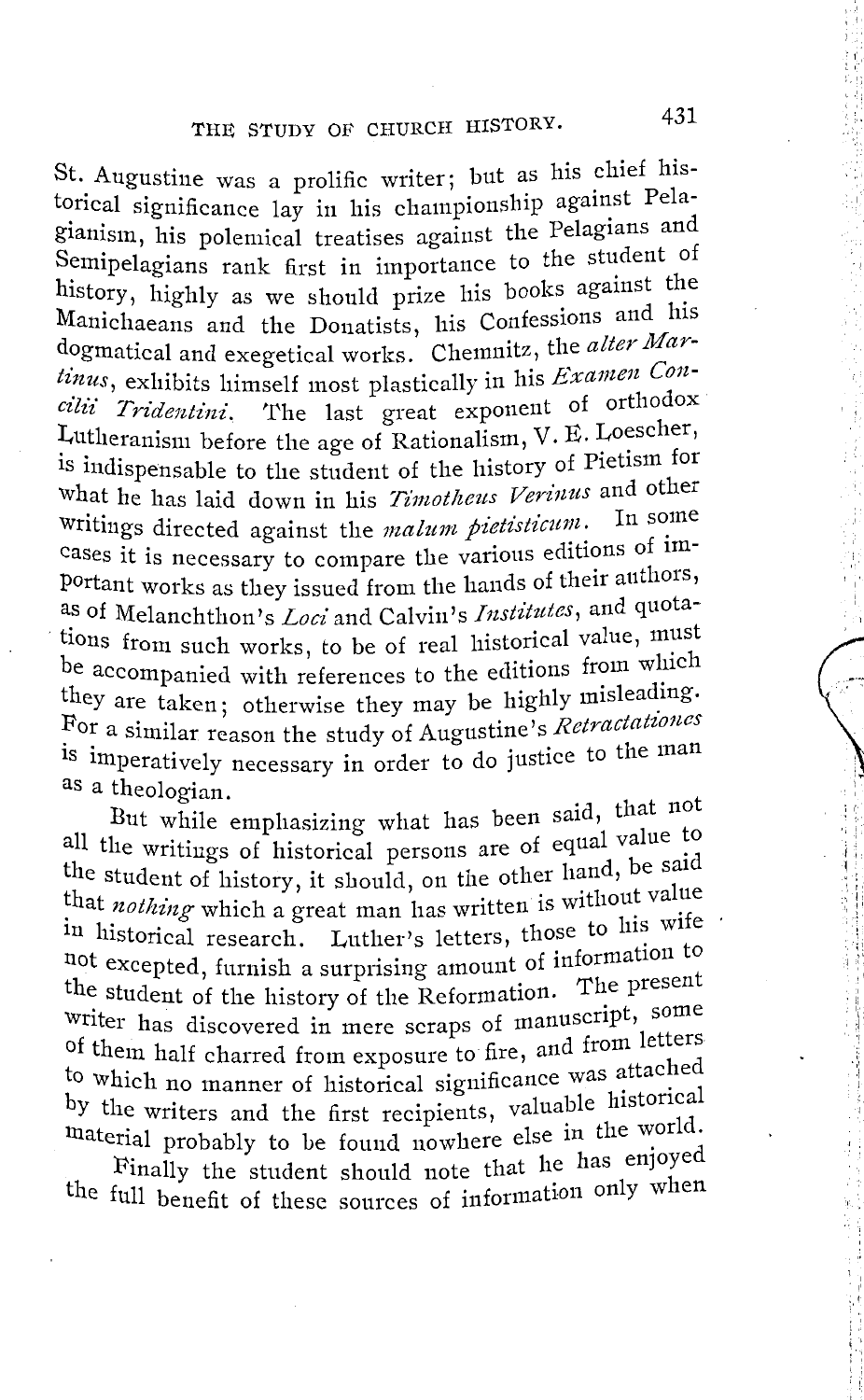he has scrutinized the *zpsissima verba* of their authors as far as this is possible. In this respect, autographs of undoubted genuineness rank first. Next in order are carefully prepared apographs and critical editions based upon a comparison of all the available copies of general reliability. No translation should be used where the original is accessible, since even the best translation is not the text, but an interpretation of the text and only as reliable as the translator is for ability, veracity, and carefulness. Luther has been made to say things by the translators of his Latin works, e.g. of his book *De Servo Arbitrio*, which he never said in the originals. Again, extracts will answer the purpose in many cases; in others, however, they will not, unless they be very extensive, comprising enough of the context to place the words in point beyond reasonable doubt. Clement of Alexandria, Augustine, Luther, Chemnitz, have been quoted in their own words in evidence of what, in the light of the context, those words do not say and cannot say. Besides, the quotations found in historical treatises are not always correct extracts from the authorities quoted; words are sometimes omitted, sometimes changed. The student who is bent upon original research should, therefore, look upon the references to books, sections, and pages, by which quotations from works presumably accessible to the reader are generally accompanied, as invitations to verify the correctness of the quotation and to inspect the context, before basing any assertion of his own upon a quotation. This is a precaution which German theologians and others have too often neglected, and hence citations and references which have time and again been nailed. and branded as false testimony are ever anew and from generation to generation paraded in evidence of false historical statements also passed along the line and carried from one edition of encyclopaedias to the other. In many instances, as especially in Roman catholic historiography, the citations have evidently been made in bad faith when first made and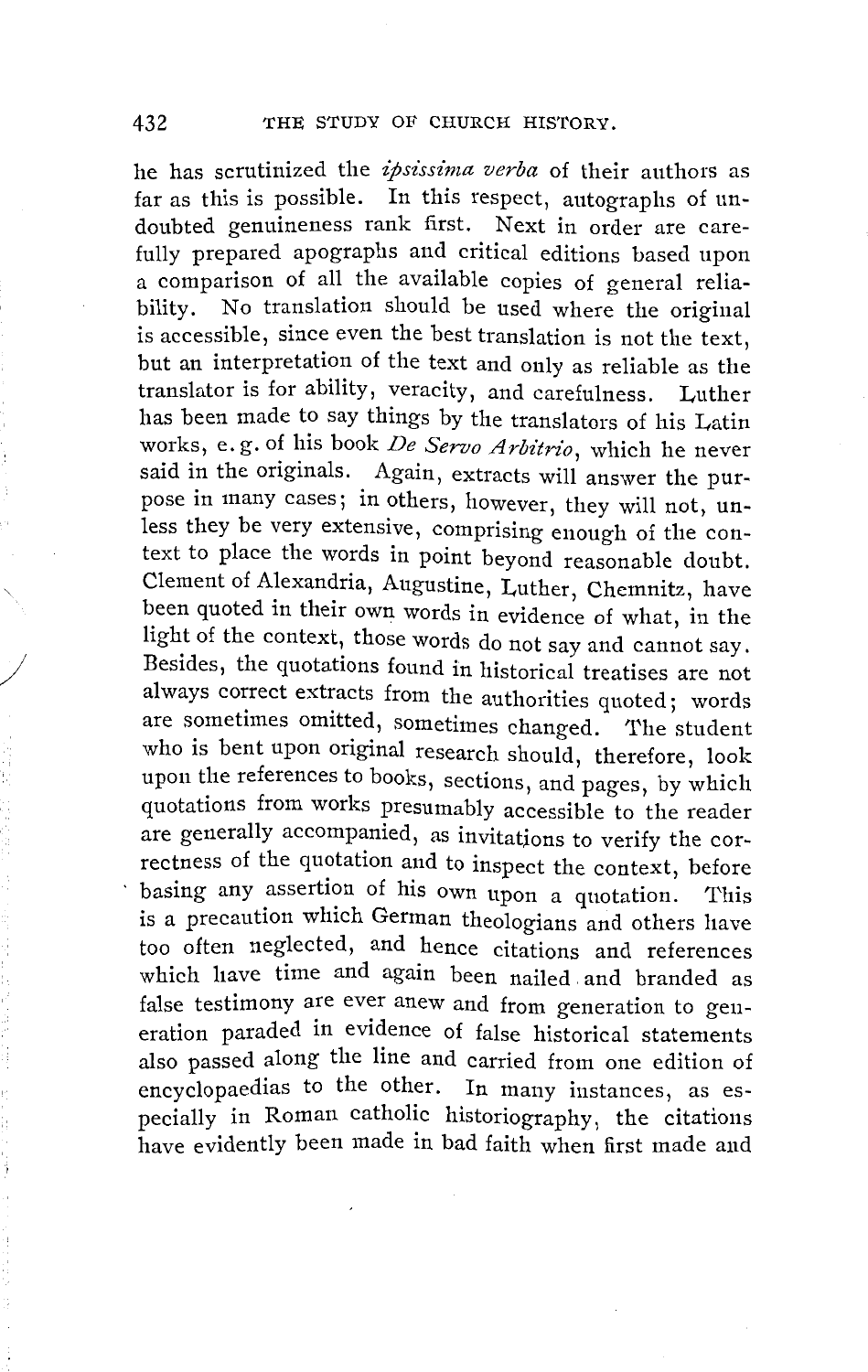are being carried forward in the same spirit of conscious falsehood. In this way it was possible to draw monstrous caricatures of Luther professedly ''taken from Luther's own works.'' But Rome had operated with false quotations long before Luther lived; the greatest literary swindle of all ages, Pseudo-Isidore, consisted largely of false citations and served as a legal basis of Rome's tyranny until it was exposed as an immense fraud by Lutheran historiographers.

A special department of ecclesiastical history for which the sources hitherto described must yield the greater part of the material is the *history of doctrine*, for the simple reason that the men whose writings have come down to us were chiefly the teachers of the church. In most of what these men wrote they were occupied with Christian doctrine, and that in a way which renders their works of peculiar value to the student of history. In their extensive commentaries, in their sermons, in their catechetical lectures, in their dogmatical treatises, Origen and Clement and Basil and Gregory and Cyril of Jerusalem and Jerome and Chrysostom and Cyril of Alexandria and Augustine and St. Bernard and Luther and hundreds of others not only wrote about or *concerning* doctrine, but wrote doctrine and set forth doctrine itself, and the student, as he reads these words, finds them in the very act of *teaching*, learns not only *what* they taught, but also *how* they taught, their doctrine *in rebus et in phrasibus*. Their apologetical and polemical writings, also, are largely doctrinal, exhibiting the truths assailed by Jews and gentiles and heretics and fanatics, bringing out the various points of doctrine all the more sharply and precisely because of the errors with which they had to contend, proving their thetical statements and meeting the antitheses with copious texts from the Scriptures of both Testaments. Here, then, we have the real primary sources of the history of doctrine. At the same time, the writings of the earlier Fathers contain most of what we can learn concerning the heresies of their times.

 $\setminus$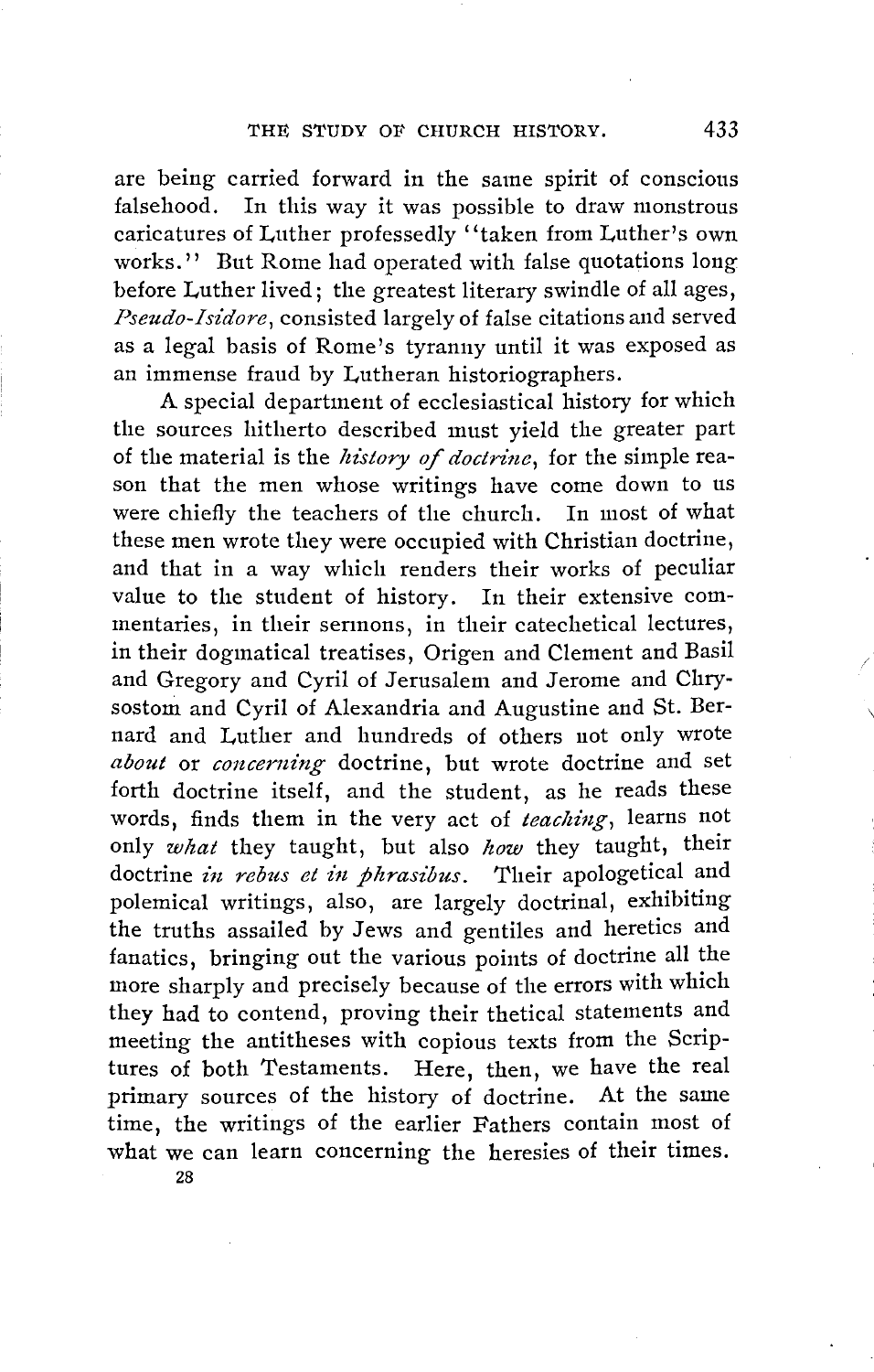Most of what we know of Gnosticism and Monarchianism and Arianism and Pelagianism is taken from the works of Irenaeus and Tertullian and Hippolyte and Augustine and a few others. But as we intend to take up the history of dogma in a separate article, we break away from this subject at present and, having hitherto dealt with one class of historical persons as the subjects of research in ecclesiastical history, direct our attention to another class, which must not be overlooked.

Not all the great men whose names are inseparably associated with the history of Christianity were literary men, and such women as Blandina and Felicitas, Paula and Monica, have left no memoirs of their lives composed by themselves. And yet Constantine and Theodosius the Great, and many like them, who in their own day and ever since depended upon others for the records of their name and fame, demand the attention of the student of history. They, too, were individuals, each with his own personality and character. Theodosius was not Constantine any more than Constantine was 1'heodosius or than either of them was Athanasius. The historical Constantine cannot now be construed by generalizing the concept of Washington or the student John Smith, nor by direct observation, but must be conceived as exhibited in the testimony of those who lived with him and saw and heard what he did and spoke, or in narratives and descriptions directly or indirectly based upon such testimony. In this case the student enjoys the singular advantage of having, in Eusebius, the most learned man of his day and the father of ecclesiastical history, at the same time the first biographer of Constantine. And yet he is at a great and irremediable disadvantage compared with the student of Athanasius and Luther. The Ecclesiastical History of Eusebius and his Life of Constantine are in by far their greater parts no more original sources of information than the books of Gibbon and Milman. Eusebius was not engaged in or present at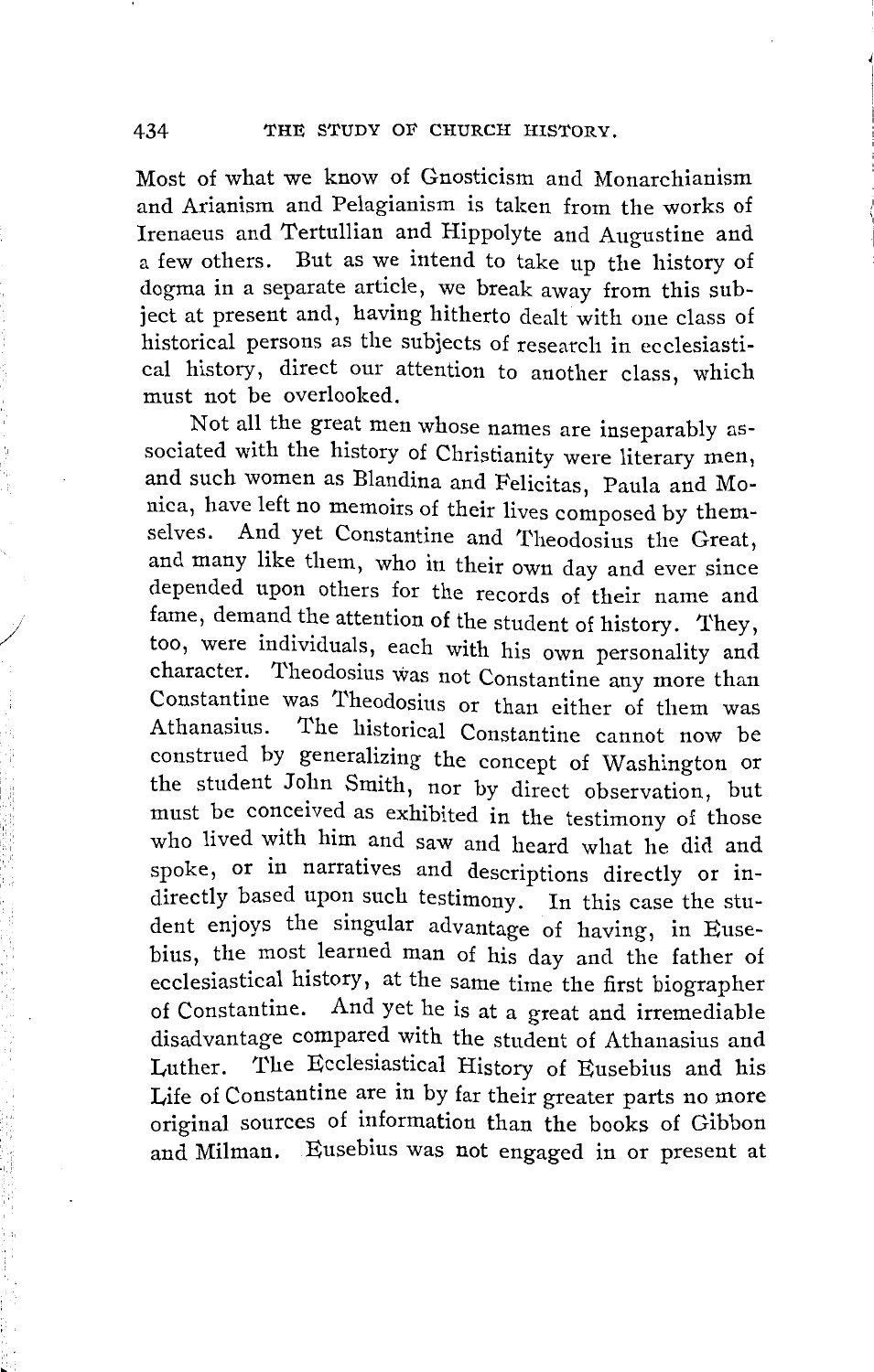the battle of the Milvian Bridge, and what he knew of that battle he knew on the testimony of others. Even where the Emperor himself was the informant of his biographer, the words of Eusebius are not those of Constantine, and what we learn from those words *we* do not learn from him, but from another, not from an original, but from a secondary source. And while even the merely human testimony of an eye witness does not afford absolute security, the reliability of a record decreases with every step from its original source, the mind of the subject or agent or actual observer of the historical reality recorded. It is, therefore, incumbent upon the student that, wherever original sources are not accessible, he should, in his efforts to acquire true historical concepts, endeavor to get as near as possible to the first sources, always remembering that no number of derivative sources can be more reliable than their common origin, and that historical evidence must not be counted but weighed. Eusebius speaks as an eye witness of the persecution in the Thebaid and of the Nicene synod. He gives us in the original words the original testimony of the church at Smyrna on the martyrdom of Polycarp, and the original report of the persecution in Gaul under Marcus Aurelius as set forth in the encyclical of the churches in Lugdunum and Vienna to the ''brethren in Asia and Phrygia,'' one of the most instructive sources of the history of those early persecutions of Christianity. But while the original citations in which the work abounds are its most valuable feature, the entire History of Eusebius is of inestimable value, since the author, also where he is not or does not give us an original authority, is in most cases. near the fountain heads of information. He possessed an. excellent historical library and made good use of it, and the student who makes good use of Eusebius is extremely well served and will find little to correct in his notions of the first great period of ecclesiastical history. No subsequent period has had its Eusebius. His continuators, Socrates,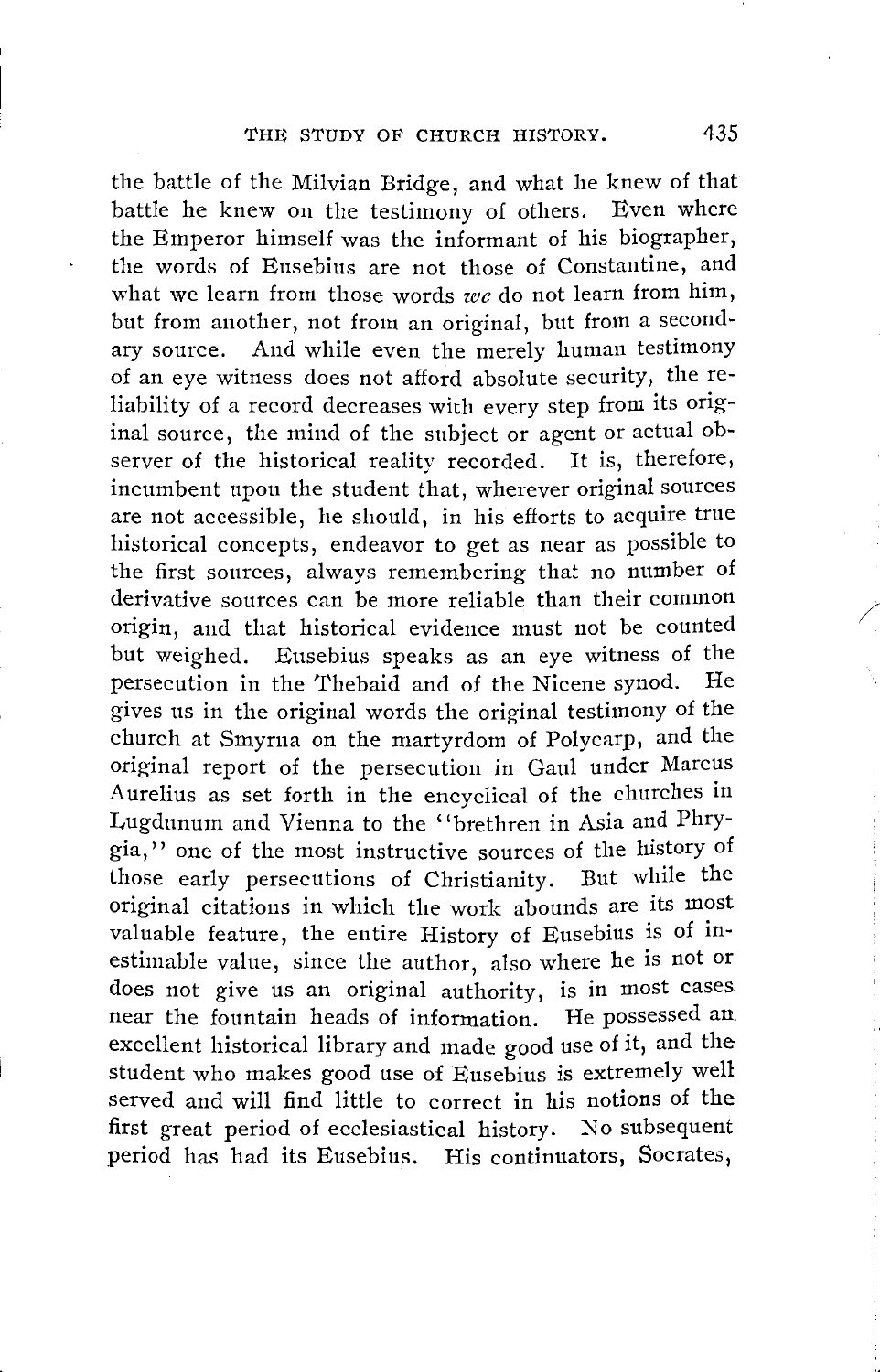Theodoret, Sozomenes, Evagrius, bring the history down to the close of the sixth century. The later centuries have their Gregory of Tours, Lambert of Hersfeld and the long line of mediaeval annalists and chroniclers and biographers, all of whom, though of unequal value, invite the attention of the student who would get at or near the original sources of history. Thus the history of the Saxon emperors after Otto I is taken from the Chronicles of Thietmar of Merseburg, and the better part of what may be known of the reign of Henry IV may be found in the Annals of Lambert of Hersfeld and Bruno's Saxon War, though both these sources must be used and followed with a considerable measure of allowance. And this leads us to another series of remarks and recommendations in reference to our subject.

A second category of historical realities of which the student of history must endeavor to acquire true concepts is that of historical *events.* A historical event may be a very simple or a highly complicated affair, and the events recorded in historical composition are generally of the latter kind. Some events, by their very nature, leave a record of what transpired in such event, the publication of an edict, the adoption of a creed, the issuance of a bull, the signing of a treaty, the establishment of a rule or enactment of a law, and a complaint or remonstrance or appeal by letter, are events which leave such edict, creed, bull, treaty, rule, law, or letter in evidence of what evened, often embodying such details as the agent, the time and place, the occasion and purpose, and other circumstances, of such event. Of a similar nature are the adopted minutes or official records of the transactions of assemblies, the reports of commissioners, the decrees of tribunals, etc. Evidence of this kind is called documentary evidence, and the documents connected with an event or series of events constitute the most reliable original sources for historical research, **which** the student should never neglect to investigate, if they are within his reach. They should, as a rule, be given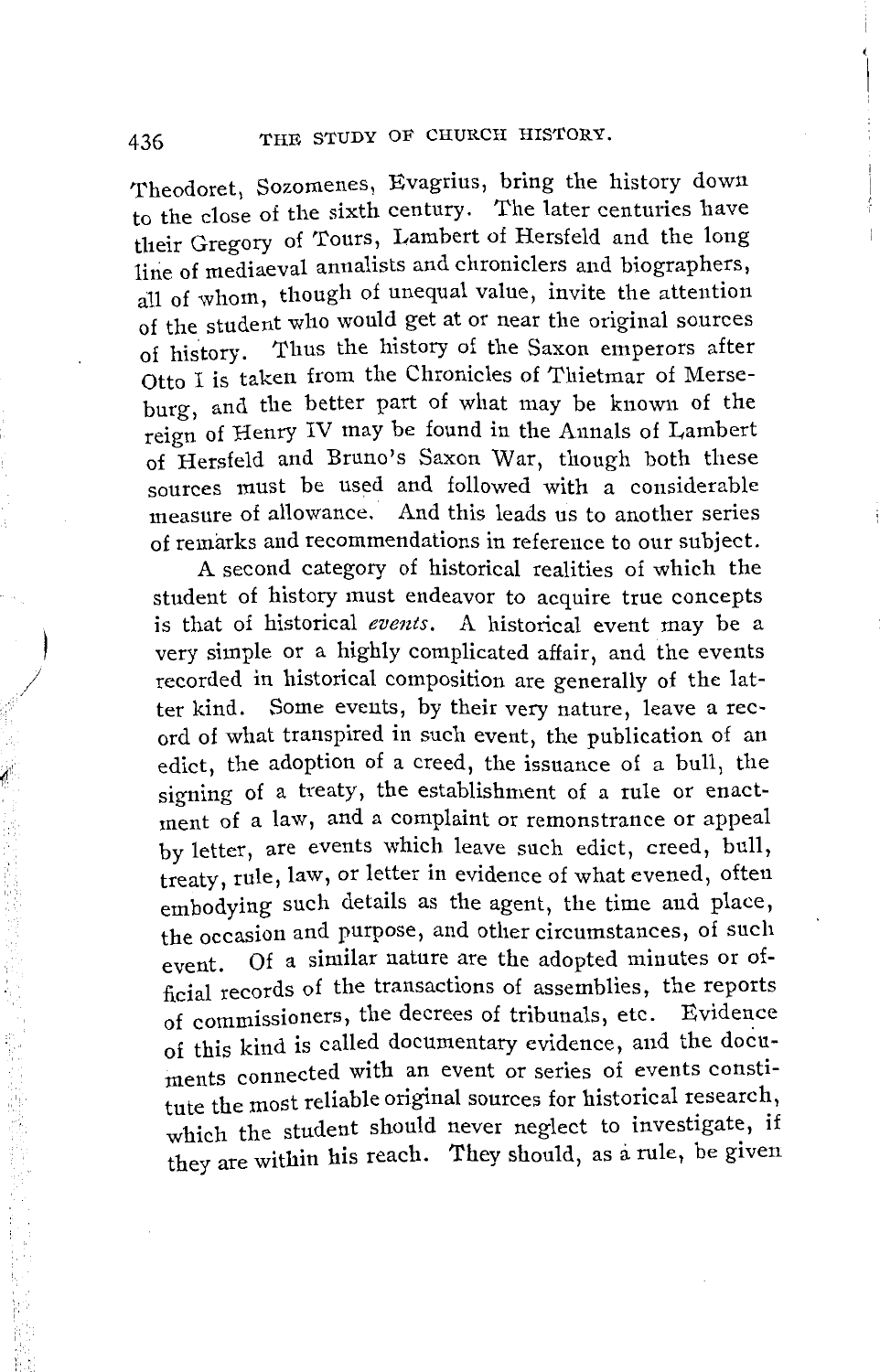the precedence when the choice is between them and the testimony of individual witnesses, and in a conflict of documentary evidence, those documents which formed a part of the event itself in the nexus of cause and effect should prevail over those which were intended as an official record of the event. It is remarkable to what extent a brief document may serve as a key to a historical problem. Thus the conduct of Luther at his first appearance before the Diet of Worms has been severely criticised from that day to this, and it may seem strange that the Reformer, who had to all appearance been fully aware of what he was about and determined on his course, should then and there ask a respite for deliberation. But a few words of the imperial summons and letter of safe-conduct on which Luther had come to Worms fully account for his refusal to act without mature deliberation after the surprise he had experienced on that 17th of April.

There is another and very comprehensive class of events, however, which do not naturally leave documentary evidence for future inspection and examination. The proclamation of religious liberty by Constantine and Licinius in their edict of 313 was an important event, and the text of the edict is extant to-day, stating what it was that the emperors promulgated. But the great battle of Oct. 28, 312, which opened the way to that edict, was not fought with the pen but with the sword, and left no records but those written in blood, which the rains of a season washed away, and which neither the heathen Zosimus nor the Christian Eusebius had ever seen when they wrote their detailed accounts of those eventful days. And thus it is with thousands upon thousands of events recorded in history. They were recorded by friends or enemies, or by friends and enemies, of the persons or causes connected with such events, or by such as had little or no special interest in the affairs themselves of which they wrote, but simply chronicled because they were put to it, or to earn money or fame or both by literary work, much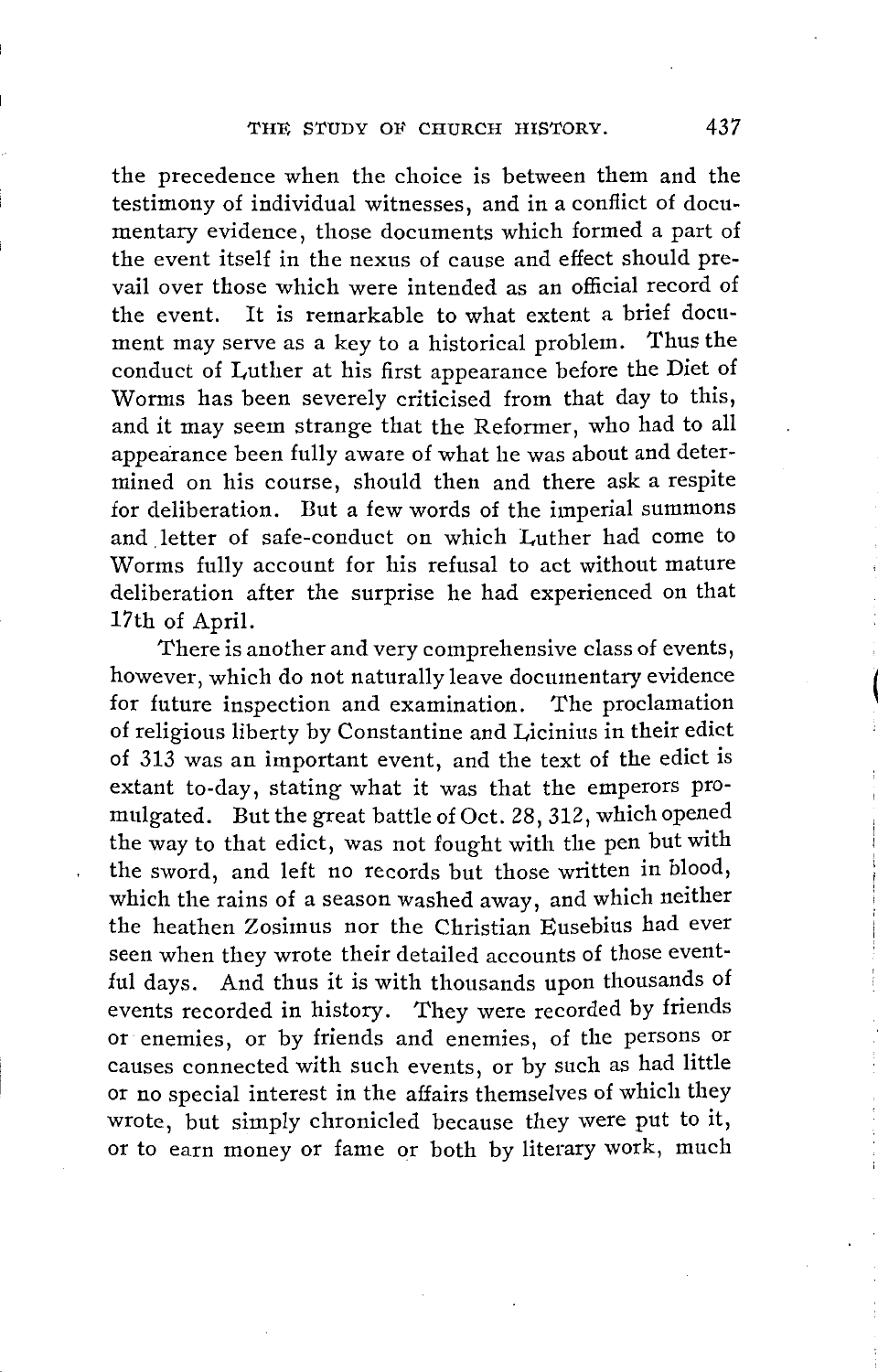as a contributor to an encyclopaedia may follow his allotments and write an article on Milton to-day and another on Mohammed to-morrow. And the student of history? Whom is he to follow, Zosimus, or Eusebius, or the Encyclopaedia? He will do well to consult them all and keep his eyes open and his wits about him until he is through with them. In doing this he will find some points in which they all agree, others in which they differ. Where he finds them all agreed, the presumption is strong that he may accept what he has found. Where he finds them disagreed, he will not draw straws or toss a penny to show that he is an '' impartial historian;'' nor will he, to be heroically impartial, give the precedent to Zosimus because he is a heathen; nor will he, to exhibit his loyalty, side with Eusebius because he was a bishop; nor will he follow the Encyclopaedia because that saves him the trouble of further investigation. But what *will* he do? He will first investigate the nature of the disagreement. If he finds a circumstance mentioned in Zosimus of which Eusebius says nothing, or if he finds the former explicit in detail where the latter has but a general term, he will see no contradiction, but understand that the one is probably supplementing the other. This kind of disagreement is so far from being a cause of embarrassment, that it is rather a great advantage, accruing from the multiplicity of sources which may be made to contribute to the student's stock of information. It is by taking Eusebius, Zosimus, Lactantius, Eutropius, the Panegyrics, and a few others, and leading them into the same channel, that we obtain the material for the history of the events which culminated in the downfall of heathen rule in the Empire.

But what if real contradictions occur between two authorities, the one stating what is incompatible with a statement of the other, or the one denying what the other affirms? In that case a number of previous questions must be decided before the point at issue can be settled. The student will first ask which of the conflicting authority was

*I* 

 $\label{eq:1.1} \begin{array}{cccccccccc} \mathbb{P} & \mathbb{P} & \mathbb{P} & \mathbb{P} & \mathbb{P} & \mathbb{P} & \mathbb{P} & \mathbb{P} & \mathbb{P} & \mathbb{P} & \mathbb{P} & \mathbb{P} & \mathbb{P} & \mathbb{P} & \mathbb{P} & \mathbb{P} & \mathbb{P} & \mathbb{P} & \mathbb{P} & \mathbb{P} & \mathbb{P} & \mathbb{P} & \mathbb{P} & \mathbb{P} & \mathbb{P} & \mathbb{P} & \mathbb{P} & \mathbb{P} & \mathbb{P}$ 

医斯尔德斯氏征静脉 医血管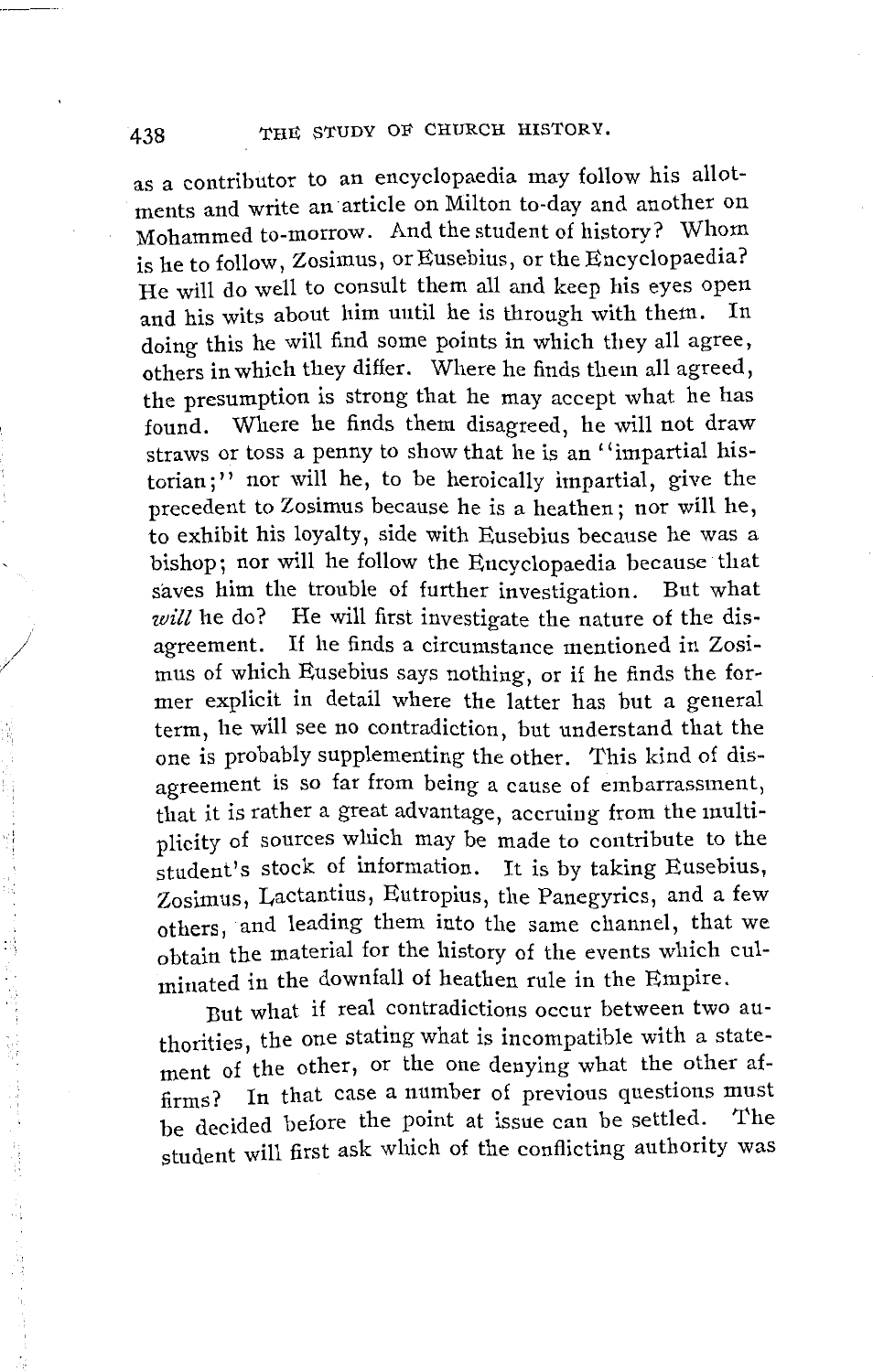more probably able to learn and willing to say the truth. As between Eusebius, the contemporary and familiar friend of Constantine, and Zosimus, the bitter enemy of Christianity and separated by many years from the events of 312, the decision should be in favor of Eusebius. Although this author may not have been free from partiality *for* his emperor, this defect is at least counterbalanced by the known partiality of Zosimus *against* the emperor, which leaves the greater proximity of Eusebius to the most authentical sources of information to turn the scales in the bishop's favor. In other cases what we may call circumstantial evidence may be called in to decide a question of credibility. Thus when Zosimus says that Constantine's mother was not his father's lawful wife, this statement cannot stand in the face of the fact that Diocletian insisted on Constantine's divorce from Helena when he was to become the son-in-law of Maximian by marriage with the latter's step-daughter, Theodora. Finally, the student may also be confronted with cases of conflicting evidence so nicely balanced that he will leave it an open question where the truth may lie. But these cases should be rare, and in most instances the preponderance of evidence is so decided that there is no room for hesitation or doubt, and very frequently the evidence is even cumulative. The really distressing cases are those where, in the absence of documentary evidence, there is but one witness to an event, and he of doubtful reliability. But here again there is no serious cause of alarm; for among these cases we do not find the hinging points of history. Important events are generally well attested, and the testimony is not very hard to find after it has been discovered and registered and made generally accessible. And, once more, to acquire true concepts of historical events of superior importance, let the student get near the events by getting at the nearest records, documentary evidence, if possible, and a few chroniclers who knew what to say and said what they knew.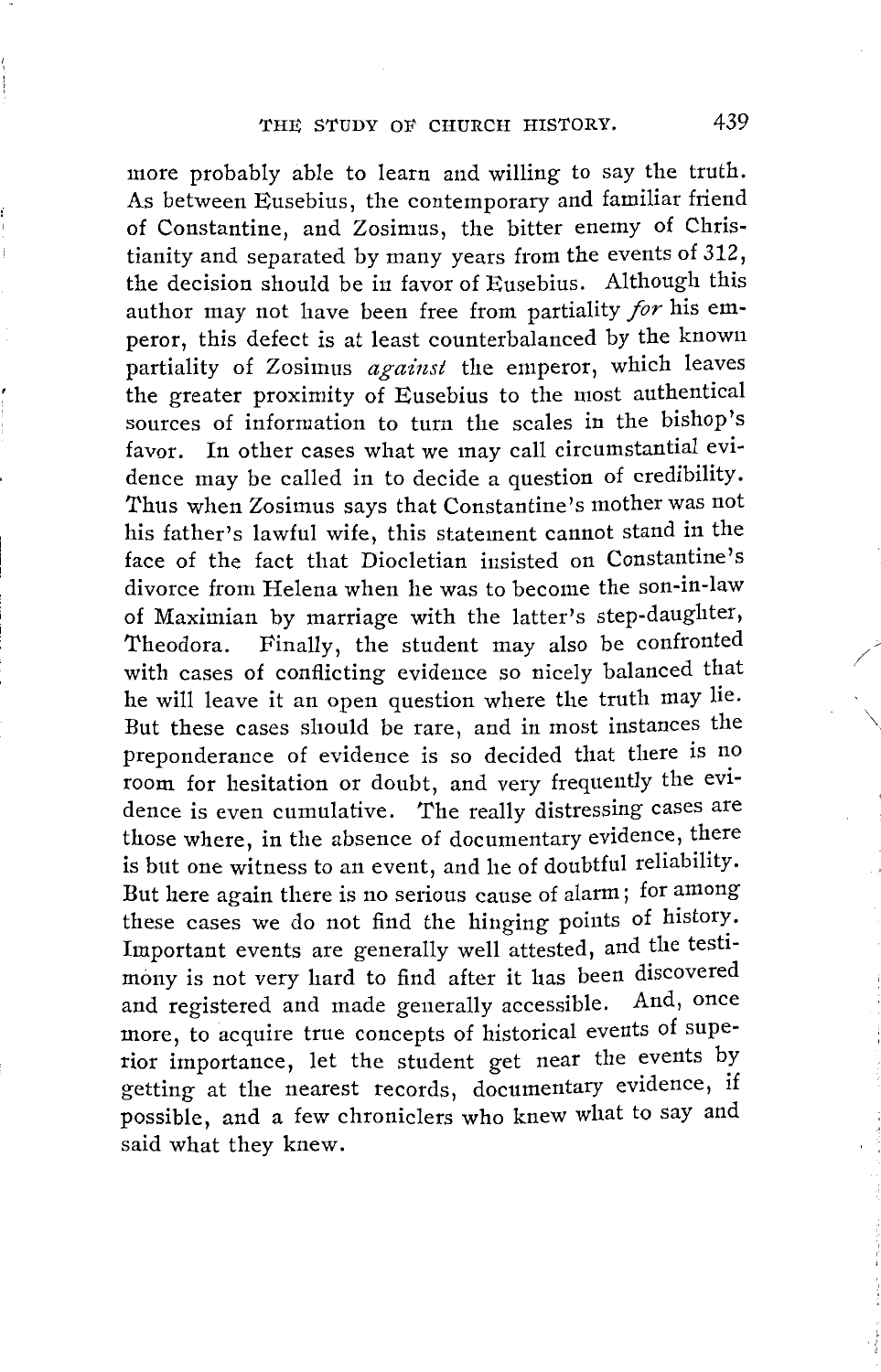A third general category of historical realities which should be here considered is that of ecclesiastical *institutions*, as the ministerial office, public worship and its occasions and occupations, preaching, the administration of the sacraments, holydays, schools, church polity, monasticism, etc. The institutions have also had their history, and this history has had its recorders. But while persons and events have largely been exhibited *ex professo,* the persons writing of themselves or others and the events leaving their records or finding their recorders, institutions have mostly been dealt with incidentally, in connection with other subjects. The information concerning these matters is, as a consequence, far more dispersed, more difficult to find, more restricted in compass, and, in some points and respects, very sparingly furnished. We may find scraps of information where we should least expect them, as on the institution of deaconesses and details of Christian worship in the letters of Plinius Secundus, on the celebration of Epiphany in Ammianus Marcellinus. Original research on topics of this class requires more time, more books, more previous knowledge of history, and more willingness to be satisfied with small returns for much labor. This is the reason why the student, when it comes to dealing with these chapters, is less inclined and, perhaps, less able, to see for himself, to search the first sources, but will content himself with going over the more recent productions of specialists in historical research. And here he is at a great disadvantage; for most of these productions are sadly unreliable. *'to* say that many authors seem not to have found what they did not want to find is putting their case mildly; for in some instances they have done what is worse, stating what they had not found, and could not have found with their eyes open, the very reverse being expressly stated in the sources to which they refer. Even Christian Archaeology, with a limited and highly reliable apparatus of original sources, has been handled in a manner which admits of no

j

 $\overline{\phantom{a}}$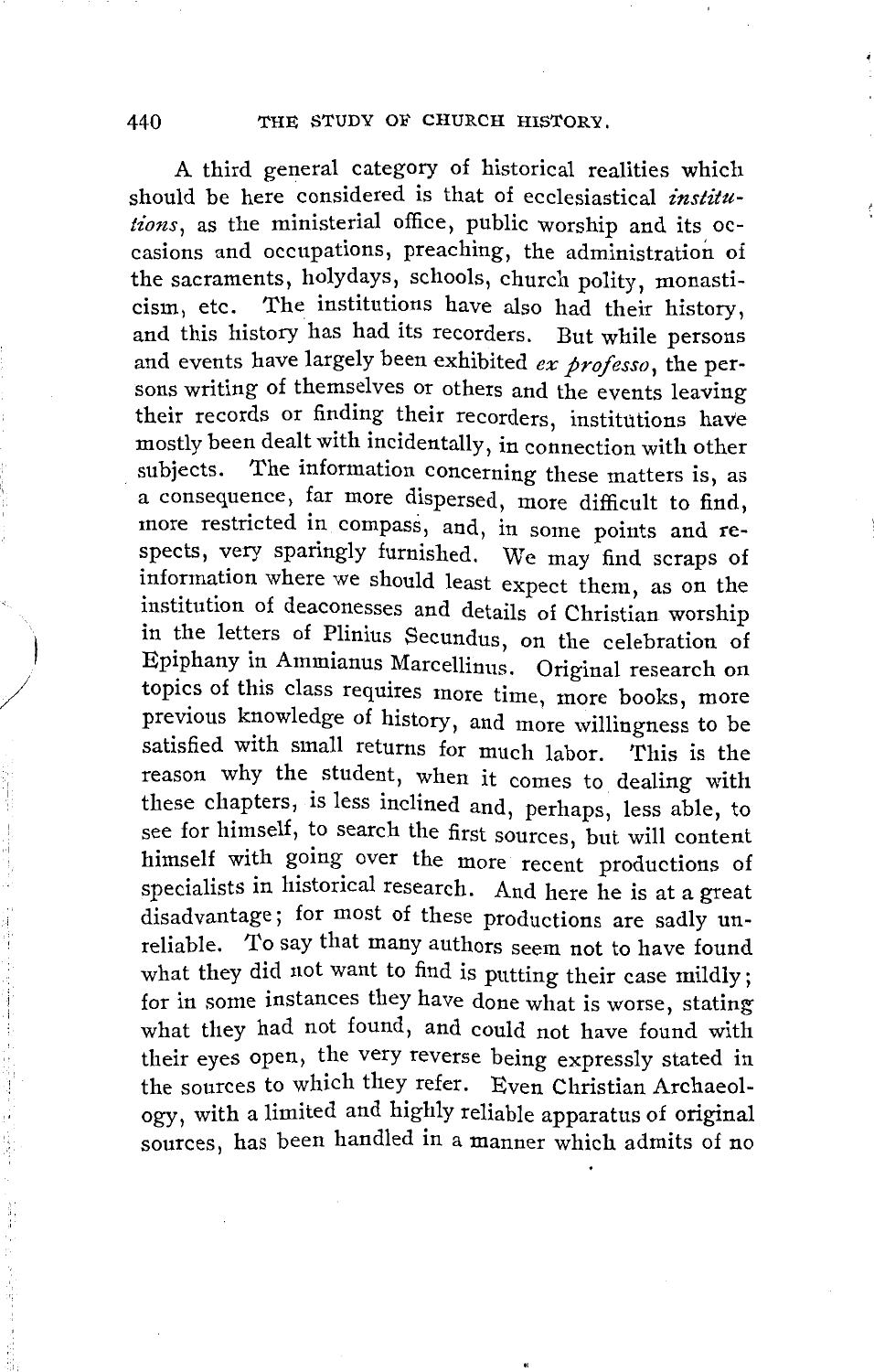excuse. Treating chiefly of Christian institutions, most of the archaeological works or chapters are deplorably misleading, many of them bristling with false statements, distorting everything they touch, and all this with an air of certainty which may keep the student from following up the strings of references and finding that the. evidence referred to does not say what is claimed, or from surveying the field himself to find abundant evidence to the contrary. The student should, therefore, be very careful in occupying and maintaining a position relative to Christian institutions where he has not seen for himself, and what has been said of citations above should be remembered here. And once more we say, Get at or as near as you can to the first sources.

Reiterating this recommendation we are aware of two objections which may be in the reader's mind. The first is, that this advice would seem to restrict the study of history either to very few students or to very small territories in the vast domain of History. Our answer is, that while the study of history to any great extent is not everybody's business, the task must not be overestimated. No man is expected or able to master the whole of History, or even of Ecclesiastical History, in all its details, and that by searching the first sources, and all of them, to their full compass. In this the study of History does not stand alone. What would Chemistry be without experiment? Even a course of elementary study would be looked upon as a crippled affair without ample experiment. Yet no chemist of high standing in his science has ever made or seen all the experiments which have led to the results of chemical research. And as in Law and in Medicine a high degree of proficiency is only reached by restriction of extent and increase of intensity, so in History a complete mastering of all the details accessible by original research is only possible within restricted limits. But as the Lawyer, also where he is not a specialist, should, and very well may, make himself familiar with a few lead-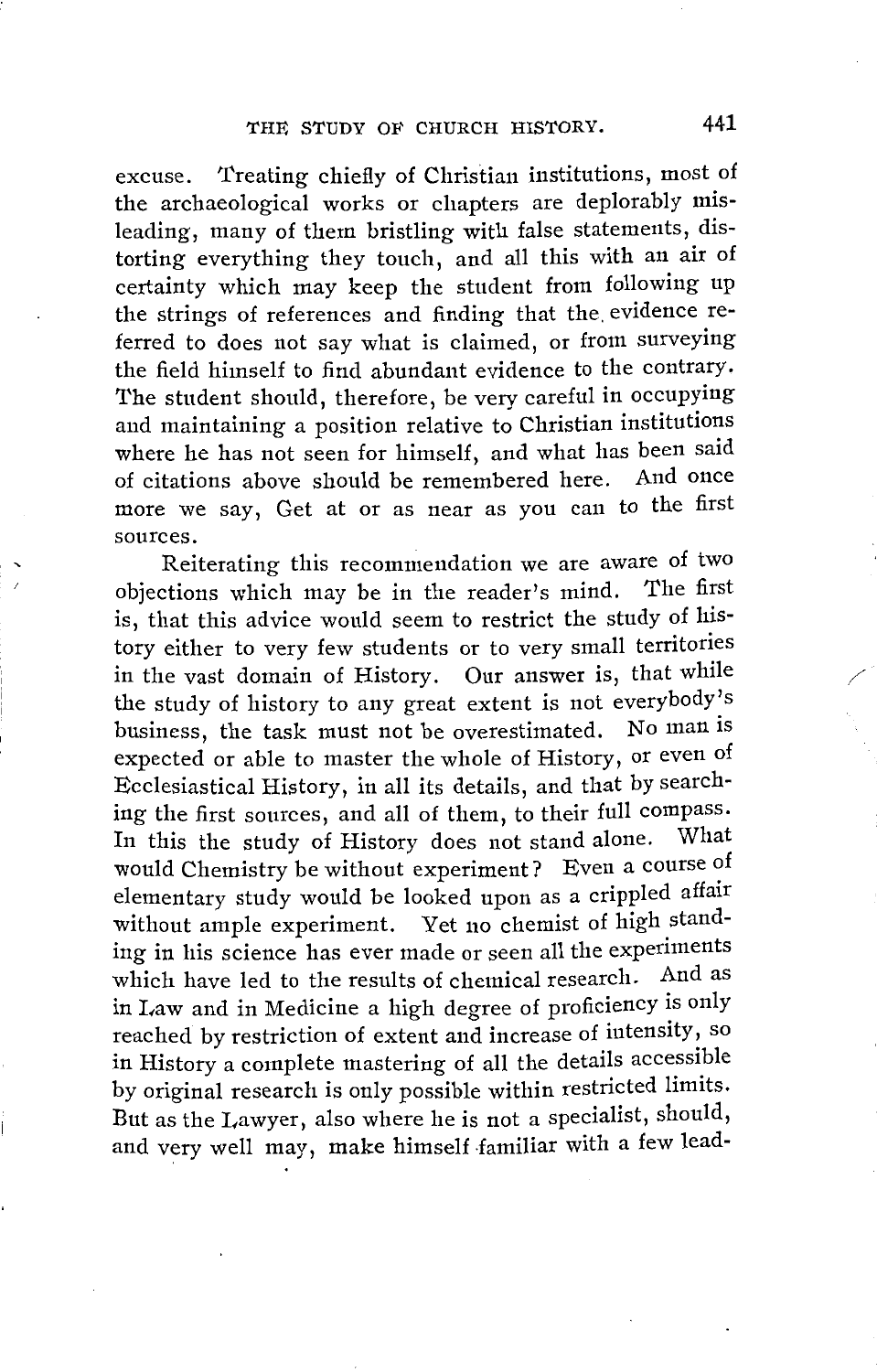442 THE STUDY OF CHURCH HISTORY.

ing cases, as the early case of *Mitchell vs. Reynolds* and the more recent case of *Diamond Match Co. vs. Roeber* with regard to Contracts in Restraint of Trade, so the theologian should, and may well be, familiar with one or two first sources for all the chief chapters of Church History. The *New Testa·ment, Eusebius* and his *Continuators,* the *Apologies* of Justin, Irenaeus *Against the Heresies,* Cyprian on the *Unity of the Church,* Athanasius on the *Nicene Synod,*  Augustine's *Confessions,* the chief *Acta* of the first four Ecumenical Synods, the *Regula Pastoralz's* of Gregory I, the *Ten Books* of Gregory of Tours, the History of the Lombards by Paulus Diaconus, Einhard's *Life of Charles,*  the *Annals* of Lambert of Hersfeld, Anselm's *Cur Deus .l-Iomo,* Abaelard's *Epitome,* a few *Sermons* of St. Bernard and Tauler, the *Sentences* of Petrus Lombardus, Erasmus' *Moriae Encomium*, and the *Koran*, would make a very serviceable library covering fifteen centuries of Church History; a library which would serve to lay a broad and ·solid foundation of historical concepts in the student's mind and to rear quite a respectable beginning of a superstructure; a library obtainable at moderate cost, and the first perusal of which could be easily accomplished in the course of a year. Future additions would readily suggest themselves.

The second objection we would here anticipate is this: What room does your recommendation of books like those above enumerated leave for the works of modern historians like Neander and Kurtz and Schaff and Fisher and a legion of others? We answer, A good deal. We have already touched upon the use we have for such works when, having asked whom the student should follow, Zosimus, or Eusebius, or the Encyclopaedia, we answered, "He will do well to consult *them all.*" The days of Polyhistors are over and past. We must have books of reference. We must have textbooks. The lawyer knows that his real authorities are the *Reports* and the *Constitutions* and *Statutes*. Yet he has ample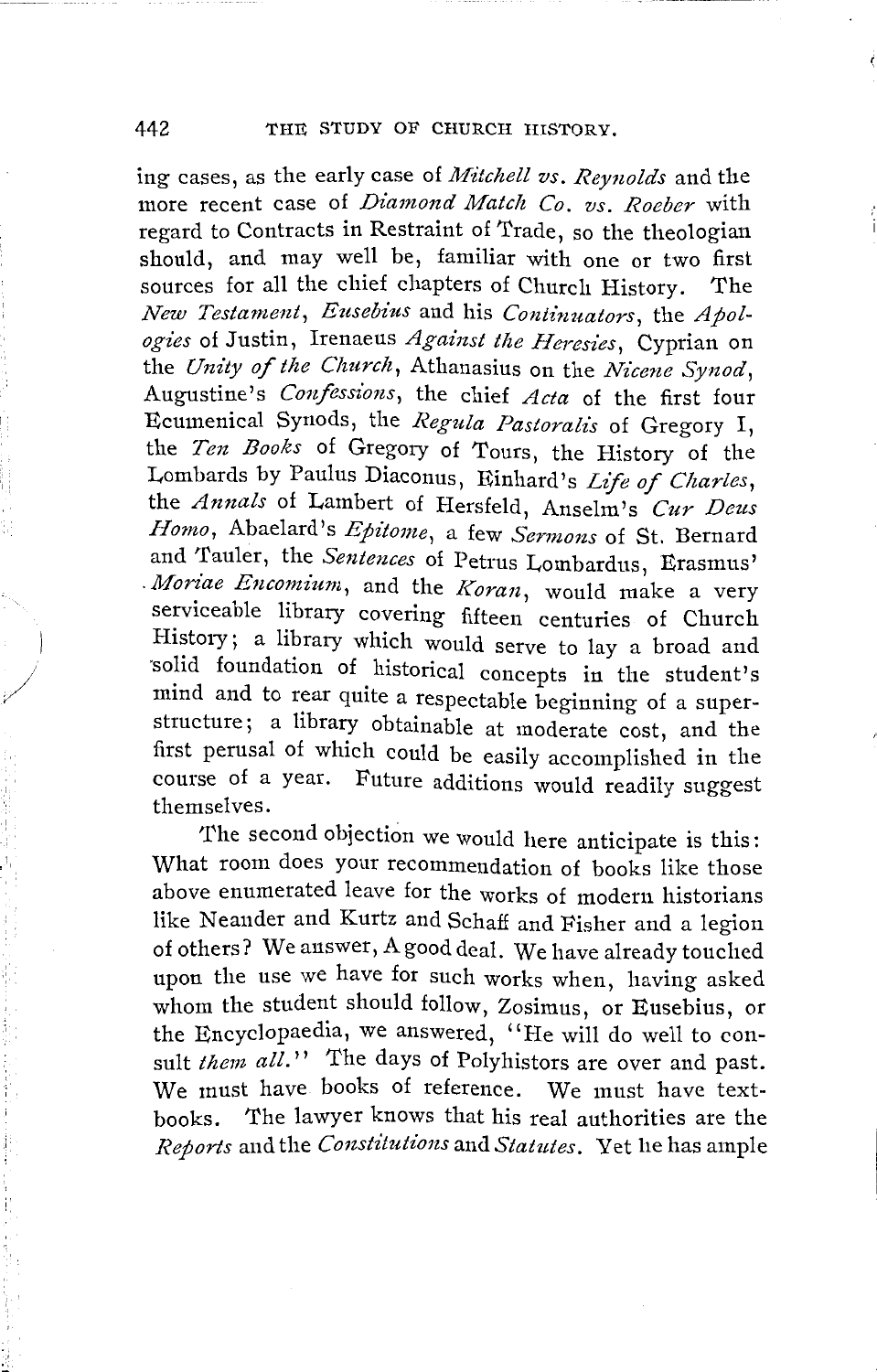use for the *Digests,* for Blackstone and Kent, for Pollock on Contracts, Bishop on Marriage and Divorce, Tiedeman oil the Limitations of Police Power, even for Stewart and other authors of the "Pony Library," in short, for the *Text Books,*  which keep him informed on the past and present state of Subjective and Adjective Law without putting him to the trouble of handling and revolving the hundreds and thousands of volumes containing the authorities proper, most of which are only found in the large libraries of Bar -Associations and the great Law- Schools, but not one of which can ever be really supplanted by any text-book or all the textbooks combined. In a similar way, the student of history will gratefully avail himself of the labors of Neander and Ranke, of Koestlin's *Life of Luther,* Preger's *Flaciits,*  Ramsay's *Church in the Roman Empire,* Jacobs' *Lu*theran Movement in England, etc., and gather from them stores of valuable information. He may make Neander as far as he goes his Blackstone, and Ranke's *Age of the Reformation* his Tiedeman, and Koestlin his Pollock. As each law text- book is what its author made it, and no more, and its merit lies in the correctness and completeness with which the author has stated, and the manner in which he has arranged and grouped together, what the Reports and Statutes contain, so each work of a modern historian is what its author has made it, and no more, and its merit consists in the correctness and completeness with which he has stated, and the manner in which he has arranged, what the first sources contain. Elegance of style is in both instances an inducement to use the book, but does not enhance the emolument of its use, while references to the sources are an inducement to verify the correctness of the book and facilitate the recourse to the authorities proper where it may be in demand. 'I'hey are, in the latter sense, a part of the information embodied in the book which is sometimes more valuable than the statements in the text.